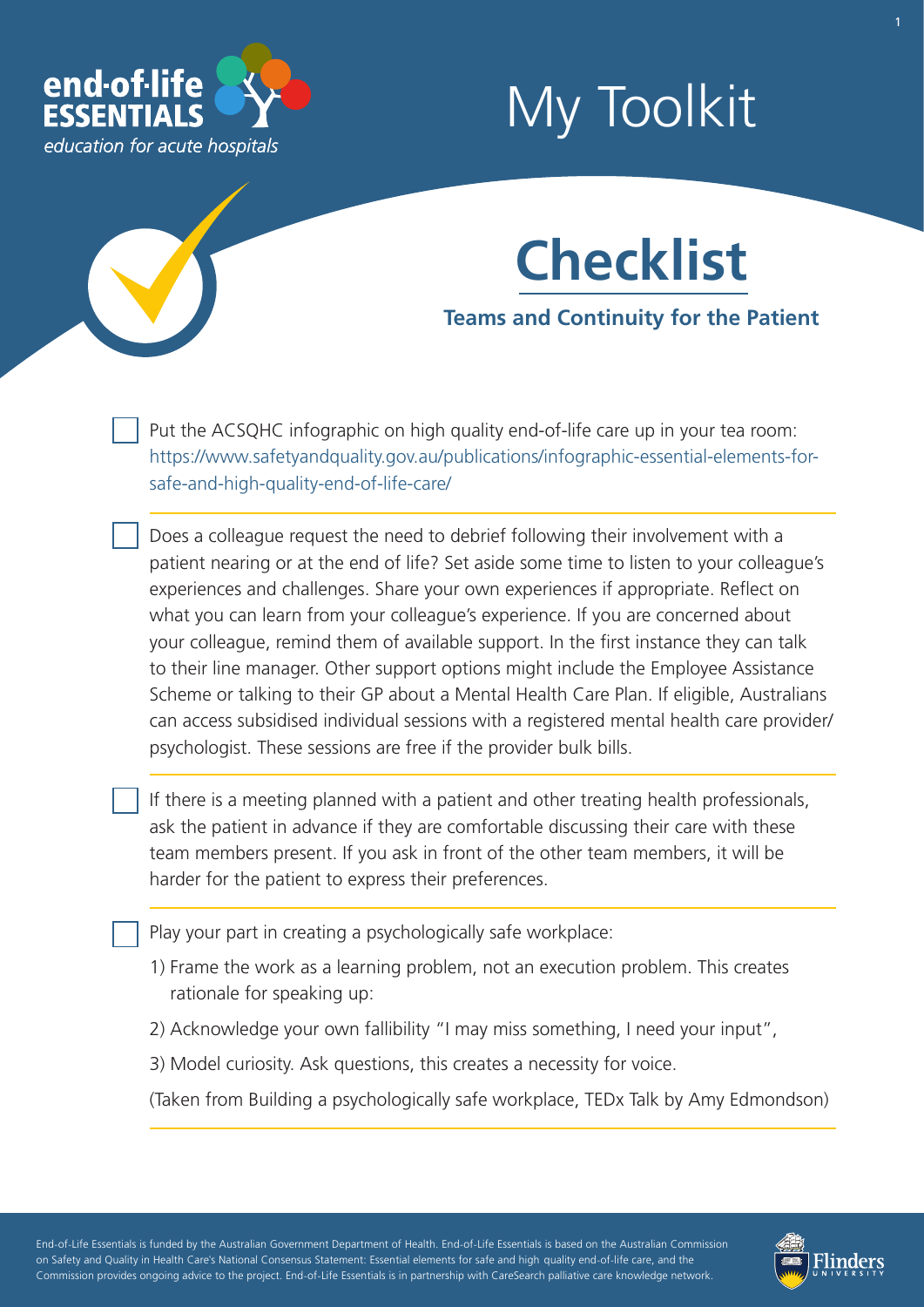

Conflict within interdisciplinary teams can result from role boundary issues, differing scopes of practice and accountability. Such confict can be further exacerbated by heavy workloads, differing power levels and avoidance. Research has shown that being willing to find solutions, adopting open and direct communication, and showing humility and respect are useful personal strategies to resolve confict situations in healthcare teams.

If your team has a journal club consider suggesting this paper for discussion: Hillman, K., Chen, J. (2008). Confict resolution in end of life treatment decisions: An Evidence Check rapid review for the Centre for Epidemiology and Research, NSW Department of Health. Ultimo, NSW: The Sax Institute. [http://www.health.nsw.](http://www.health.nsw.gov.au/research/Documents/14-conflict-resolution-end-of-life.pdf)  [gov.au/research/Documents/14-confict-resolution-end-of-life.pdf](http://www.health.nsw.gov.au/research/Documents/14-conflict-resolution-end-of-life.pdf) 

If you observe a team member providing quality end-of-life care or doing something particularly well in their care of a patient or their interaction with family members, give them positive feedback. In an environment where employees' performance is often critiqued , recognising and naming positive care is important too. It is good for team morale. Here are some steps to give positive feedback in the workplace:

- be specific not vague, instead of "good job today" be specific. Focus on observed behaviours (skills or attitude)
- be timely, your feedback needs to happen shortly after the event
- focus on shared goals
- express your appreciation

The Australian Indigenous Doctors' Association has a Cultural Safety Factsheet which may be something you can read and share with the team: https:// [nacchocommunique.com/wp-content/uploads/2017/02/cultural-safety-factsheet1.pdf](https://nacchocommunique.com/wp-content/uploads/2017/02/cultural-safety-factsheet1.pdf)

Make yourself aware of the ACSQHC End-of-Life Care Audit toolkit. Find the person in your organisation responsible for QA and bring it to their attention: <https://www.safetyandquality.gov.au/audit-toolkit-home/>

#### **For resources go to the My Toolkit pages in End-of-Life Essentials website: <https://www.endoflifeessentials.com.au/>**

- - - - End-of-Life Essentials is funded by the Australian Government Department of Health. End-of-Life Essentials is based on the Australian Commission ' - - - on Safety and Quality in Health Care's National Consensus Statement: Essential elements for safe and high quality end-of-life care, and the - - Commission provides ongoing advice to the project. End-of-Life Essentials is in partnership with CareSearch palliative care knowledge network.

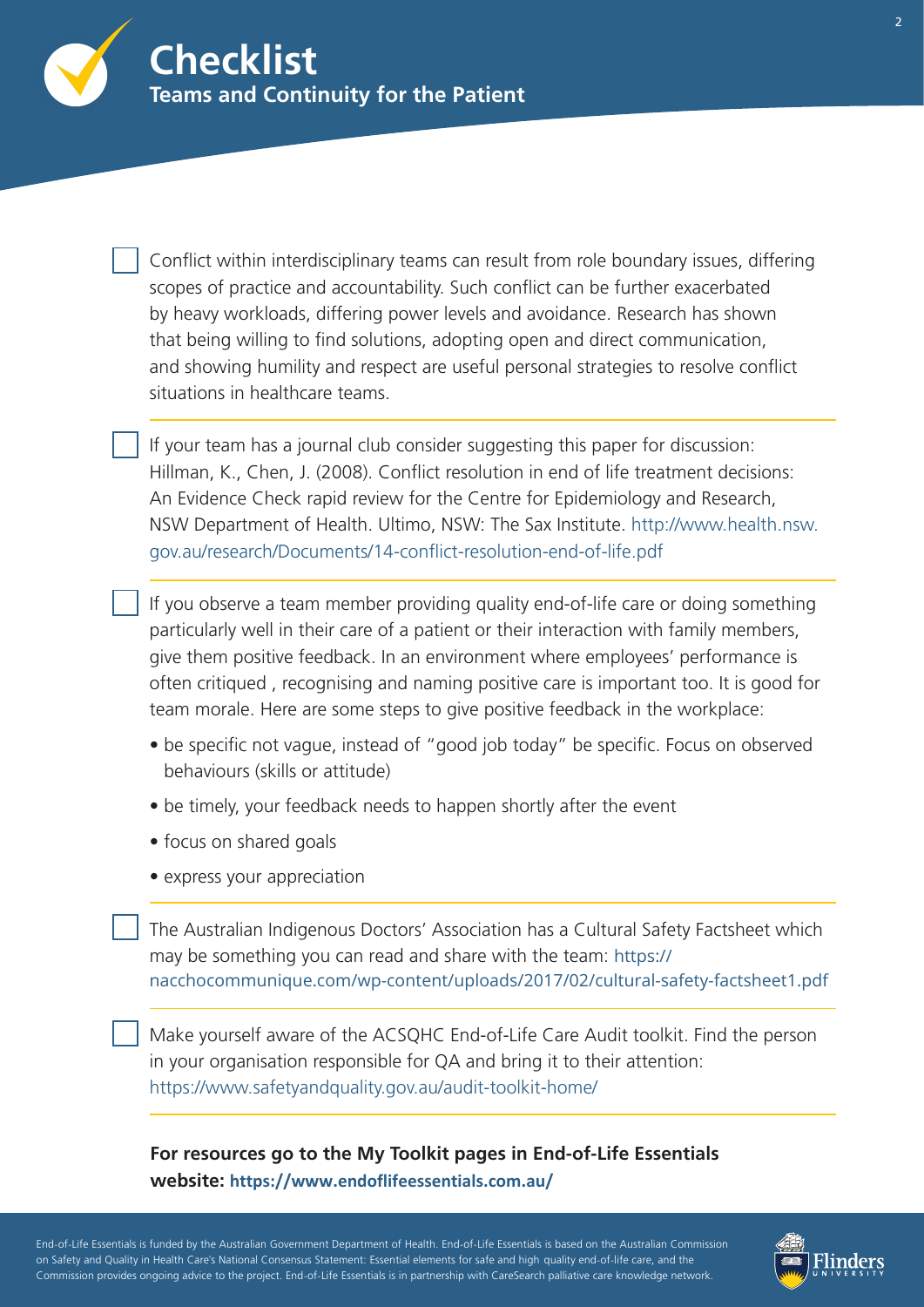

### My Toolkit

### **Resources**

**Teams and Continuity for the Patient** 

Cancer Australia, 2016: [Running a multidisciplinary care meeting](https://www.canceraustralia.gov.au/clinical-best-practice/multidisciplinary-care/all-about-multidisciplinary-care/running-multidisciplinary-care-meeting) 

NHMRC: [Cultural Competency in Health](https://www.nhmrc.gov.au/about-us/publications/cultural-competency-health)

[Australian Indigenous Doctors' Association: Resources on Cultural Safety, including a position](https://www.aida.org.au/our-work/cultural-safety/)  statement, factsheet and toolkit

AIHW Closing the gap: [Cultural competency in the delivery of health services for](https://www.aihw.gov.au/uploadedfiles/closingthegap/content/our_publications/2015/ctgc-ip13.pdf) [indigenous people](https://www.aihw.gov.au/uploadedfiles/closingthegap/content/our_publications/2015/ctgc-ip13.pdf) 

American Psychological Association: [Culturally Diverse Communities and End-of-Life Care](https://www.apa.org/pi/aging/programs/eol/end-of-life-diversity.aspx)

Centre for Cultural Diversity in Ageing [Palliative Care Resources](http://www.culturaldiversity.com.au/search?q=palliative%2BCare%2BResources) 

Centre for Cultural, Ethnicity and Health [A framework for cultural competence](http://www.ceh.org.au/wp-content/uploads/2015/12/CC1_A-framework-for-cultural-competence.pdf) (for the health sector)

Agency for Healthcare Research and Quality, US, 201[3 Team STEPPS 2.0 pocket guide](https://www.ahrq.gov/sites/default/files/publications/files/pocketguide.pdf) 

The following Fast Facts, Palliative Care Network of Wisconsin may be of interest:

- Fast Facts #183 [Confict Resolution Part 1](https://www.mypcnow.org/fast-fact/conflict-resolution-part-1-careful-communication/)
- Fast Facts #184 Conflict Resolution Part 2

End-of-Life Essentials: [Glossary of terms](https://www.endoflifeessentials.com.au/tabid/5311/Default.aspx)

End-of-Life Essentials Able versus Novice: [Which one are You?](https://www.endoflifeessentials.com.au/Portals/14/Images/Education%20Module/ABLE-VS-NOVICE.jpg)

#### **Videos, Blogs and Podcasts**

TEDx talk by Amy Edmondson [Building a psychological safe workplace](https://www.youtube.com/watch?app=desktop&v=LhoLuui9gX8) (11 mins 26 seconds)

Agency for Healthcare Research and Quality, 2014 [Improve Teamwork and Communication](https://www.ahrq.gov/hai/cusp/videos/06a-improve-team/index.html)